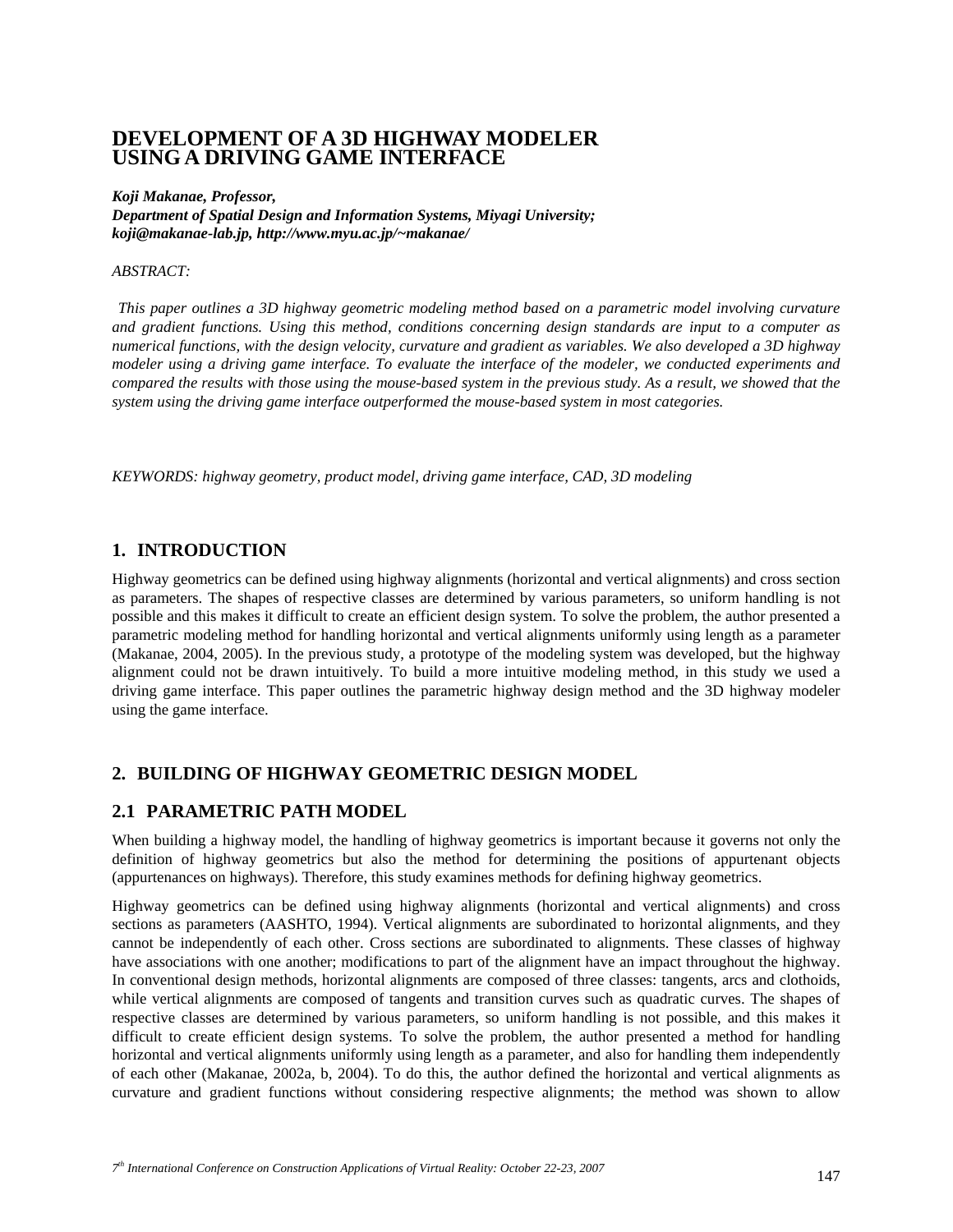

Figure 1: Functional representation of highway alignment

superelevation and widening to be designed automatically and so is efficient. This study used a similar method. This paper outlines highway geometric design modeling (Parametric Path Model; Makanae, 2005) using the method.

# **2.2 CURVATURE FUNCTION**

The trajectory of an automobile traveling on a plane at a constant velocity with the steering wheel set at a fixed angle has a constant curvature regardless of the trajectory length, and draws a straight line or a circular curve. In the case where the driver turns the steering wheel at a constant angular velocity, the trajectory draws a curve with the curvature either increasing or decreasing in proportion to the trajectory length traveled; such a curve is known as a clothoid. A horizontal alignment, which is a series of the above elements of an alignment, can therefore be represented by a function of curvature varying with time or trajectory length. Here, a function representing variations of curvature based on trajectory length l is expressed by curvature function C(*l*).

A clothoid used for a transition curve assumes that the steering wheel is turned at a constant speed, in which case the rate of change in curvature remains unchanged. If the rate of change in curvature is represented by  $k_c$ ,  $C(l)$  for trajectory length l can be represented by the linear expression:

$$
C(l) = k_c l + c_s \tag{1}
$$

where,  $c_s$  is the initial curvature.

Equation (1) can also represent a straight line or a circular curve. A driver traveling along a continuous highway alignment turns the steering wheel continuously, so curvature function C(*l*) also becomes continuous. C(*l*) may thus be regarded as a continuous piecewise linear function.

#### **2.3 GRADIENT FUNCTION**

For existing design methods, elements of a vertical alignment consist of straight lines and vertical curves. For vertical curves, parabolic curves are generally used. Gradient, which is the differential of vertical alignment, is therefore represented by a linear expression. Gradient function  $I(l)$  can be represented by: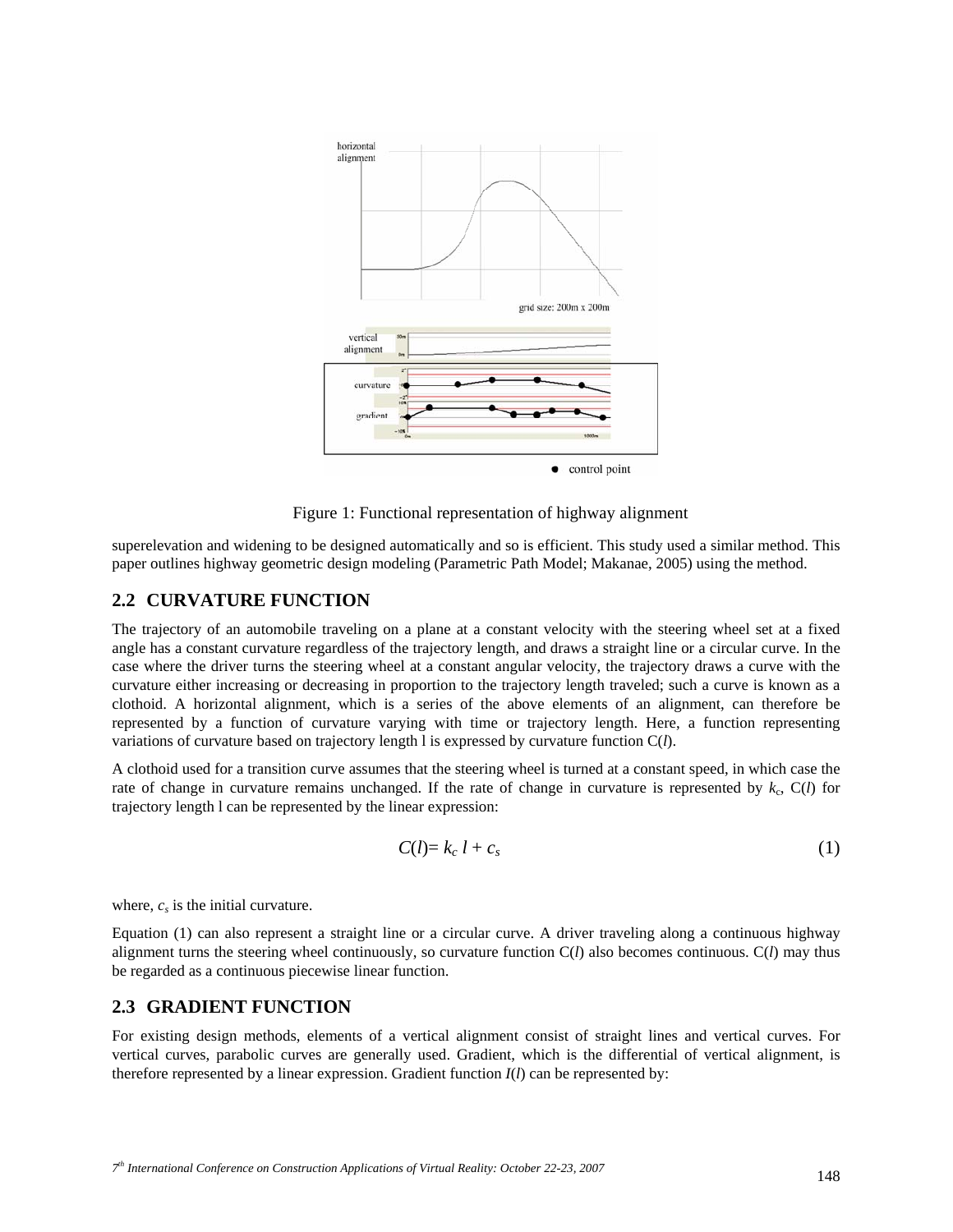$$
I(l)=k_i l+i_s \tag{2}
$$

where,  $k_i$  is the rate of change in gradient,  $i_s$  is the initial gradient and 1 at the origin is assumed to be 0. Since vertical gradient is continuous as well as horizontal alignment, gradient function I(l) is continuous and so can be handled as a piecewise linear function.

Figure 2 presents horizontal and vertical alignments in plan view where the boundary conditions of centerline curvature and gradient are defined as shown in the bottom half.

By definition of control points for curvature and gradient functions, 3-D coordinates of the highway alignment can be defined.



Figure 2: Schema of geometric design model

### **3. SCHEMA OF GEOMETRIC DESIGN MODEL**

This study used an undivided two-lane highway without a sidewalk as the basic model. Here, design speed, width of the traffic lane and shoulder, and standard value of crossfall are defined as the initial values.

Based on the boundary conditions for curvature and gradient function, 3D coordinates of the highway alignment can be defined. Crossfall and widths of the lane can be determined automatically by the curvature functions. Thus, a 3D highway geometric design model can be built in the design space.

The following restrictions are placed on the curvature and gradient functions for the comfort and safety of the vehicle occupants:

- Maximum curvature
- Minimum length of transition curve.
- Vertical gradient
- Length of vertical circular curve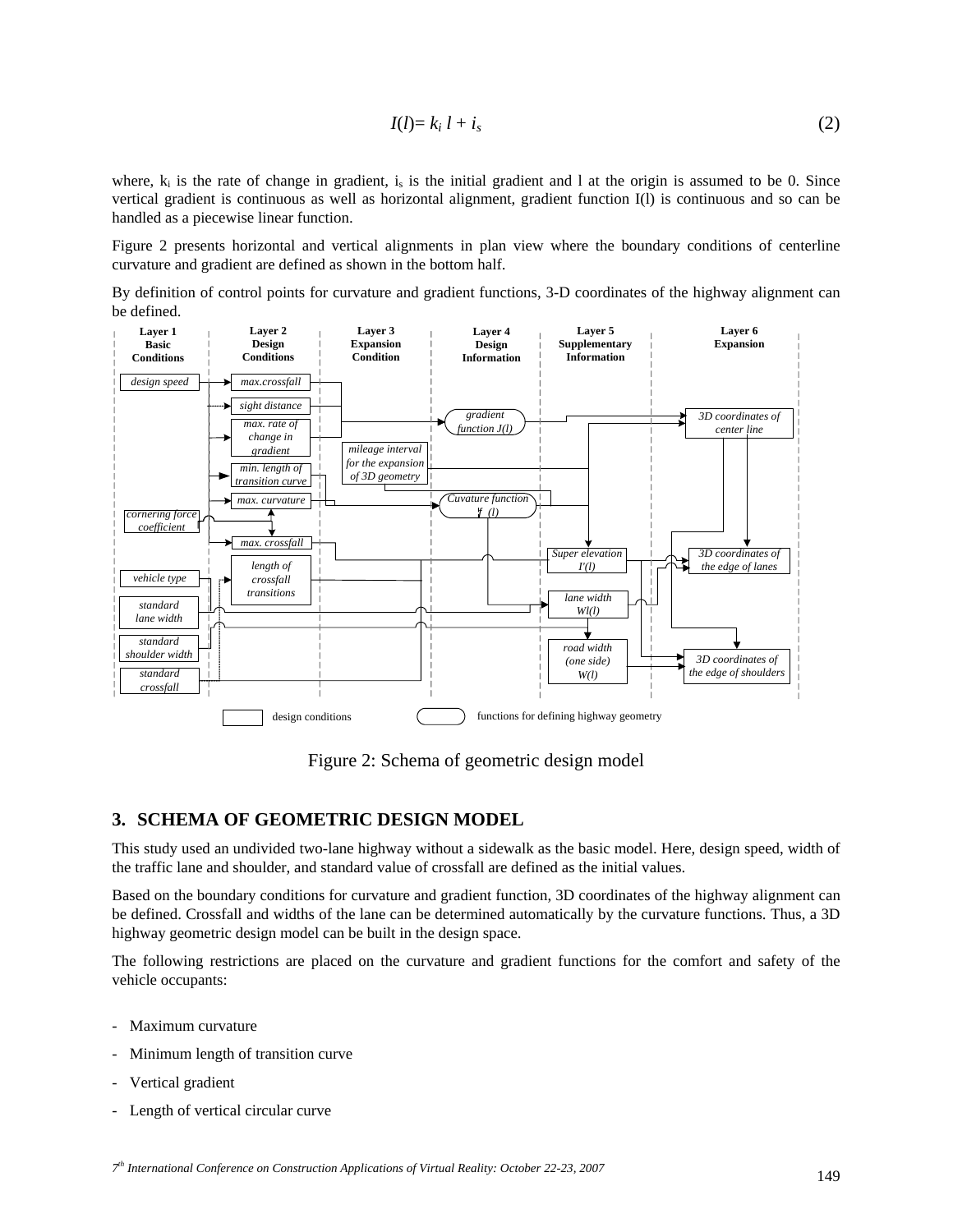The modeling process of the 3D highway geometry can be schematically classified into six layers (Figure 2).

- Layer 1 provides the most basic information on the highway to be designed, and defines such elements as the design velocity, design vehicle, lane width, shoulder width, and cross slope.
- Layer 2 provides conditions for defining the curvature and gradient functions that define the alignment.
- Layer 3 shows conditions that define the conditions for expanding the curvature and gradient functions.
- Layer 4 provides data that define curvature and gradient functions, which are the backbone of the geometric design defined by the design engineer and which are the boundary conditions of the functions.
- Layer 5 provides preliminary data for defining a geometric design based on the highway alignment defined in Layer 4. The data are obtained automatically.
- Layer 6 shows the results of expansion to the design space of the highway geometric design built based on the data defined in Layers 4 and 5.

Crossfall and width of the lane can be determined automatically by curvature functions. Thus, a 3-D highway geometric model can be built in the design space.

# **4. DEFINITION OF CLASSES OF HIGHWAY**

Highways are composed of various objects, and so when designing a highway, the association of these objects with alignments must be defined. Only the following classes of objects are considered when assessing definition methods:

- •Lanes
- •Shoulders
- •Center strips
- •Sidewalks
- •Appurtenances (e.g. barriers, trees and signs)

When building the highway model, the attributes (e.g. width) of these classes should be defined and their association with alignment length data, which are the basis of the model, should be presented. Figure 3 shows a detailed highway model with necessary attribute data provided for the selected classes.

# **5. DEVELOPMENT OF A HIGHWAY MODELER USING A DRIVING GAME INTERFACE**

### **5.1 CONCEPT OF THE 3D HIGHWAY MODELER**

The model described in Figure 3 is a data model based on the length of highway centerline. The alignments and cross sections are subordinated to length data. Highway design support systems based on the model are also designed to be capable of studying the curvature, gradient, cross section and appurtenances to be installed, based on the length data. An image of such a system is shown in Figure 4.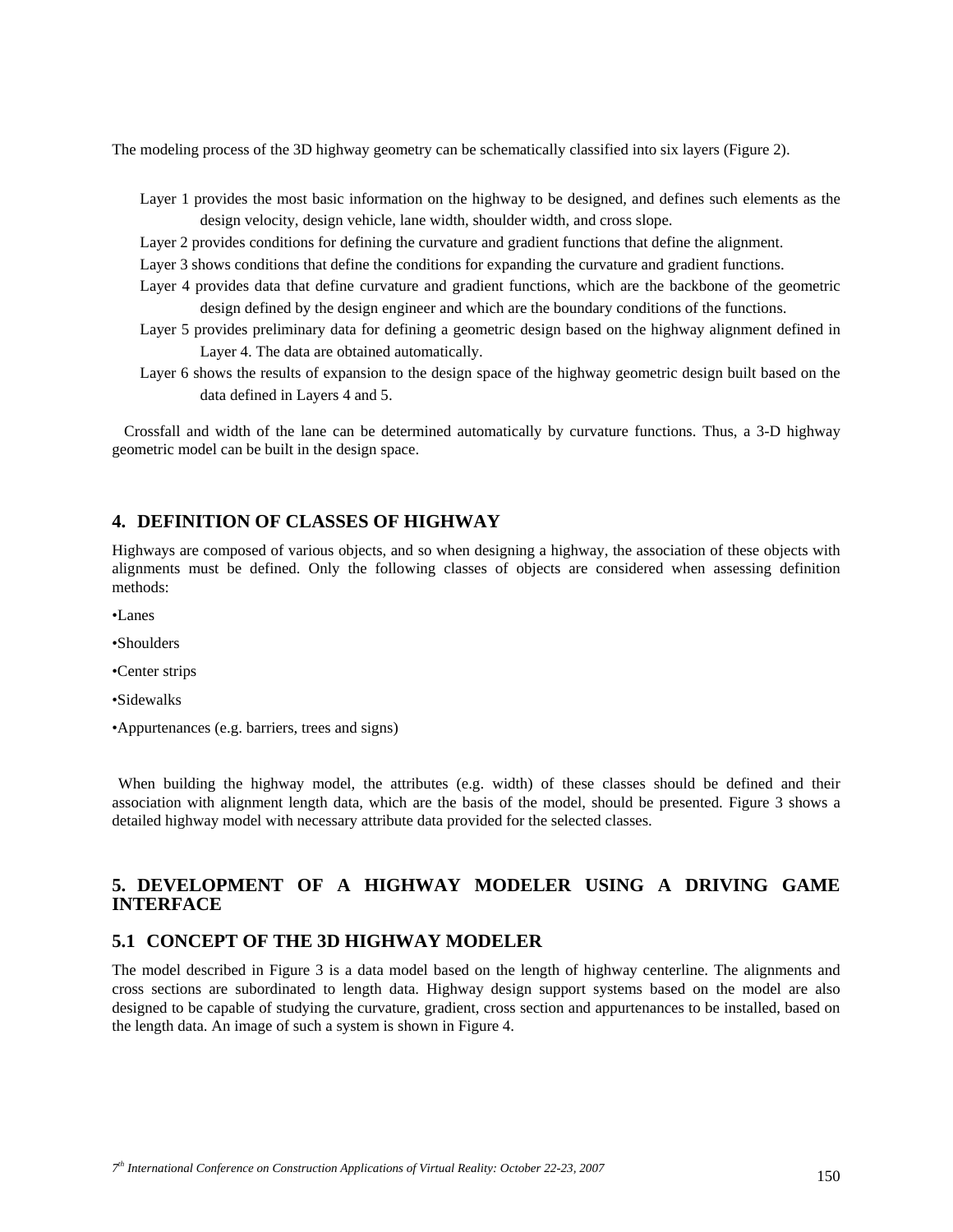

Figure 3: Highway model in UML



Figure 4: Concept of the 3D highway modeler

A series of one-dimensional data like the length in the system may be provided with various additional data by MIDI (Musical Instrument Digital Interface) sequencing software, which is used to produce music. The software expresses music by adding MIDI data over a continuous period of time. The editor used in this study is based on a similar concept and is called a "3D highway modeler".

The 3D highway modeler was developed under the following environment. XML (Extensible Markup Language) was used to equip HSE with the highway model.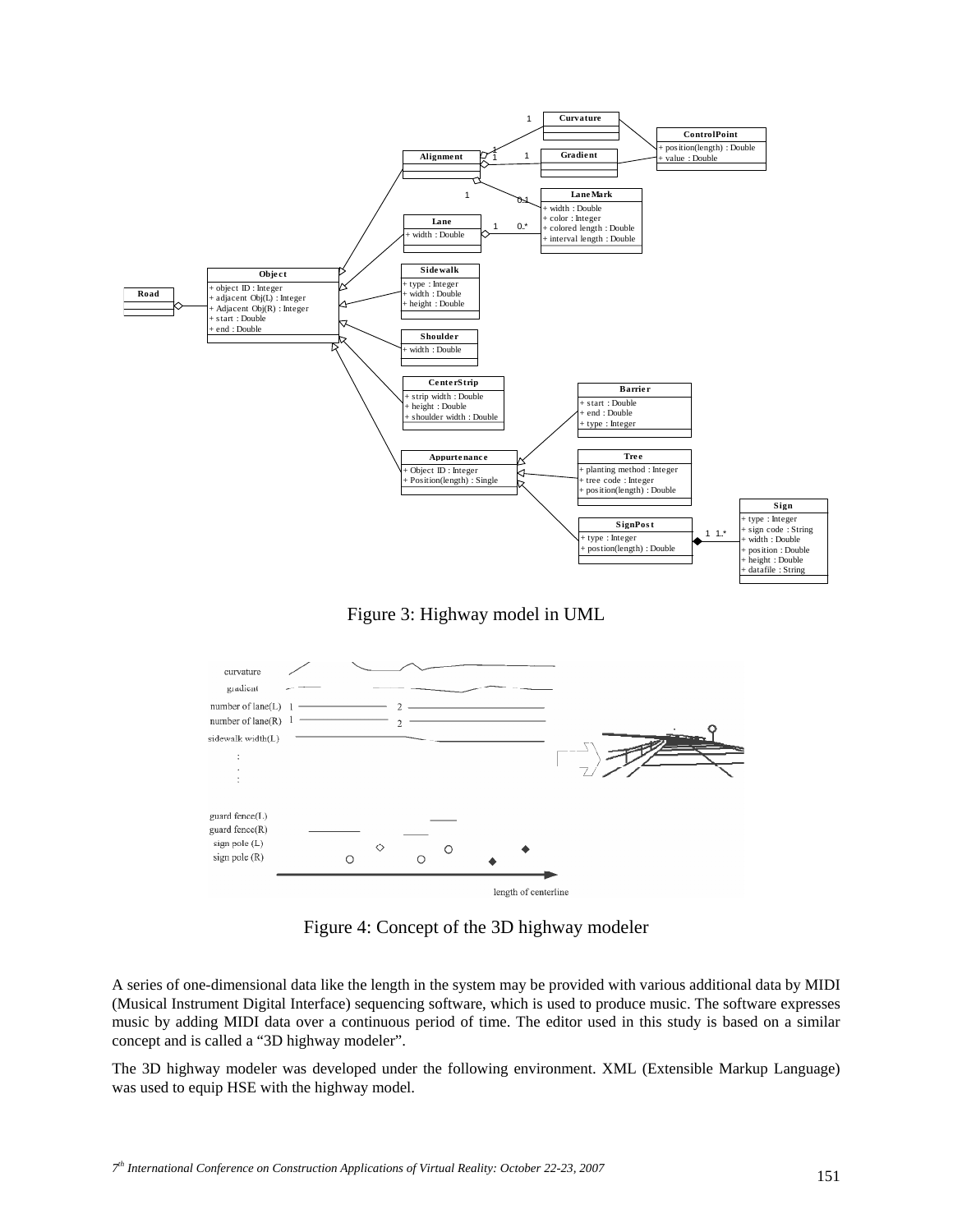Operating system: Microsoft Windows 2000/XP Professional

Programming language and library: Microsoft VisualBasic 6.0, OpenGL, Microsoft XML(DOM)

Highway geometrics can be presented in 3D space according to the attributes of the classes of the highway and the parametric alignments expressed by functions, based on the basic design conditions such as the design speed and cross slope. The highway geometrics so presented take superelevation, surface drainage and widening into consideration.

Makanae (2002a, b) referred to two-lane undivided highways. In the modeling in this study, multilane divided highways were also modeled. On divided highways, the axis of rotation was positioned at the roadway centerline on either side of the center strip.

Figure 6 shows the interface of the 3D highway modeler in the previous study. The bottom window with the black background serves as the input window. In the window, the curvature function, gradient function, number of lanes on the left and right sides, whether barriers are installed or not on both sides, sidewalk widths on both sides, width of the median strip, trees on both sides and signs on both sides can be specified by scrolling the screen. Plans, profiles or results of the calculated superelevation or roadway width can be displayed graphically according to the specifications, and a 3D perspective is displayed in real-time accordingly. The perspective viewpoint can be freely determined. Basic design conditions such as design speed and standard cross slope are specified on another screen. However, with this prototype system it is not intuitive to draw a 3D highway route in the 3D space.

# **5.2 APPLICATION OF DRIVING GAME INTERFACES**

In order to build a more intuitive interface to draw the highway route, we used a driving game interface with a steering wheel and pedals, because the elements of highway design, such as clothoids and circular curves, are designed to match drivers' steering under the assumption that the vehicle travels at a constant velocity. Applying this concept, the highway drawing pointer moves at a constant speed in this system. The steering-wheel-type device can determine curvature changes, and the pedal-type device can determine gradient changes. The value of the left pedal means negative gradient, and the right one means positive gradient. Figure 5 shows the configuration of this system. Microsoft Direct Input in DirectX is used as the application interface to control the driving game interface.



Figure 5: Configuration of the 3D highway modeler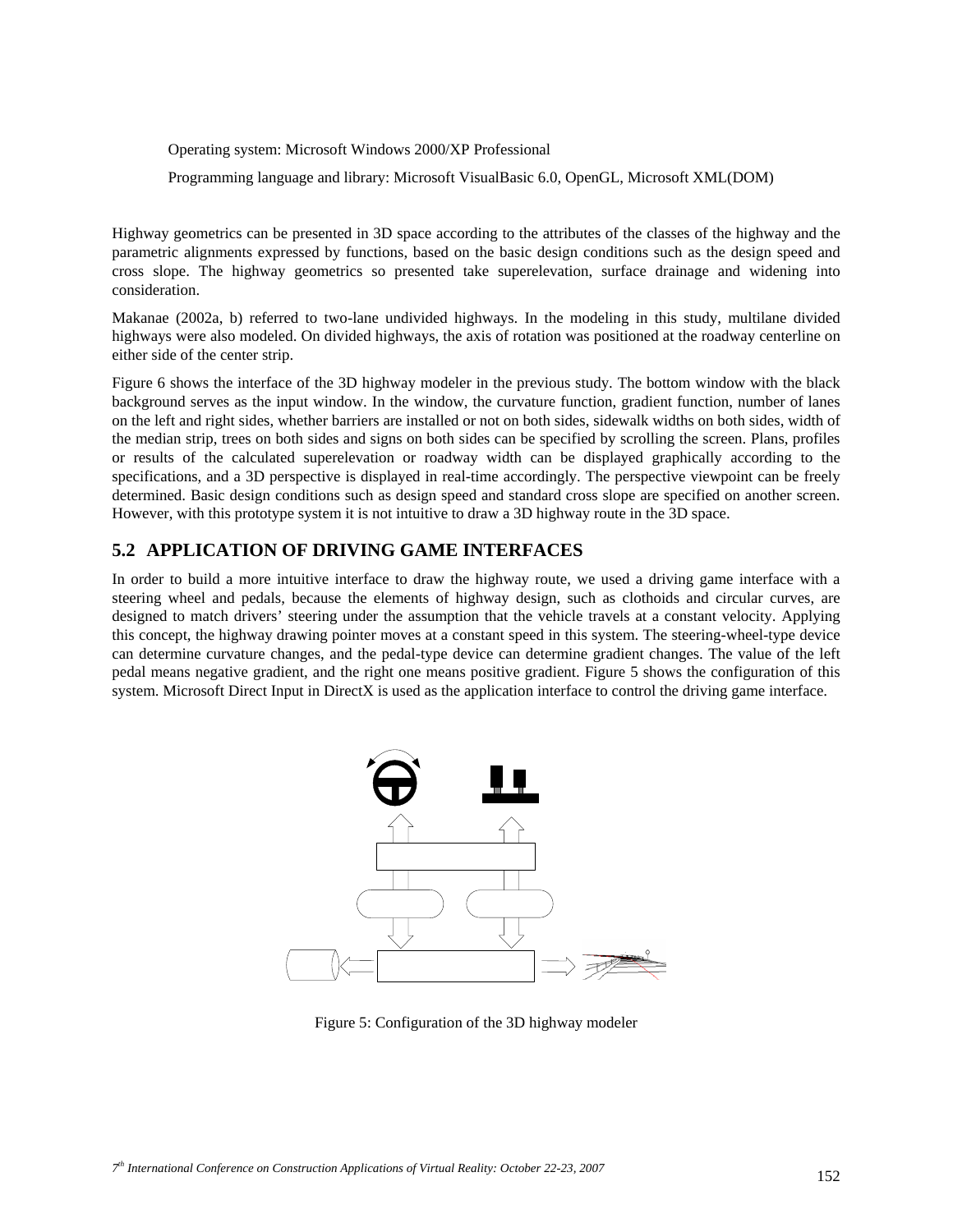# **5.3 EVALUATION OF THE 3D HIGHWAY MODELER AS A DESIGN INTERFACE**

To clarify the advantages of these interfaces, an experiment was carried out, and the previous interface using a mouse (in 5.1) and the developed interface using the driving game interface were compared. The procedure of the experiments was as follows:

1) Practice to draw the highway route on each system (3 minutes for each).

2) Five points on the plane are displayed on the screen. The subject must draw the highway route within 3 minutes on each system (only in horizontal).

3) Fill out a questionnaire about ease, accuracy, fun, motivation, etc.

Seven subjects were used (4<sup>th</sup> grade students of Miyagi university, 6 males and 1 female). The experiment compared the previous interface using a mouse (in 5.1) with the interface using the driving game interface.



Figure 6: A scene of the experiment

The results are shown in Table 1. Using the driving game interface, 6 of the 7 subjects could draw the highway route within the time, but 6 of the 7 gave up using the mouse system. According to the results of the questionnaire, the system using the driving game interface outperformed the mouse system in all items.

|         | <b>MOUSE</b> |         |      |     |                              |     |                 | <b>DRIVING GAME INTERFACE</b> |      |     |                       |     |            |
|---------|--------------|---------|------|-----|------------------------------|-----|-----------------|-------------------------------|------|-----|-----------------------|-----|------------|
|         | M/F          | TIME    | Ease |     | <b>Accuracy Learnability</b> | Fun | Motivation TIME |                               | Ease |     | Accuracy Learnability | Fun | Motivation |
| IA '    | M            | give up |      |     |                              |     |                 | 1:41                          |      |     |                       |     |            |
| lВ      | М            | give up |      |     |                              |     |                 | l:57                          |      |     |                       |     |            |
| lC.     | М            | give up |      |     |                              |     |                 | 1:59                          |      |     |                       |     |            |
| ID      | М            | give up |      |     |                              |     |                 | 2:13                          |      |     |                       |     |            |
| E       | М            | 2:52    |      |     |                              |     |                 | 2:11                          |      |     |                       |     |            |
| F       | E            | give up |      |     |                              |     |                 | l give up                     |      |     |                       |     |            |
| lG      | M            | give up |      |     |                              |     |                 | 2:55                          |      |     |                       |     |            |
| Average |              |         | 1.7  | 1.7 | 2.1                          | 2.6 | 2.1             |                               | 3.6  | 3.4 | 4.4                   | 4.6 | 4.3        |

Table 1: Evaluation of 3D highway modeler interfaces

This result shows that the driving game interface is superior to the previous mouse system and will motivate the designing of highway routes. However, the routes drawn by the game interface have vibration due to the subjects' erratic steering. In order to apply this method to the actual highway design process, it is required to optimize the highway alignment acquired from the routes drawn by users using the game interface.